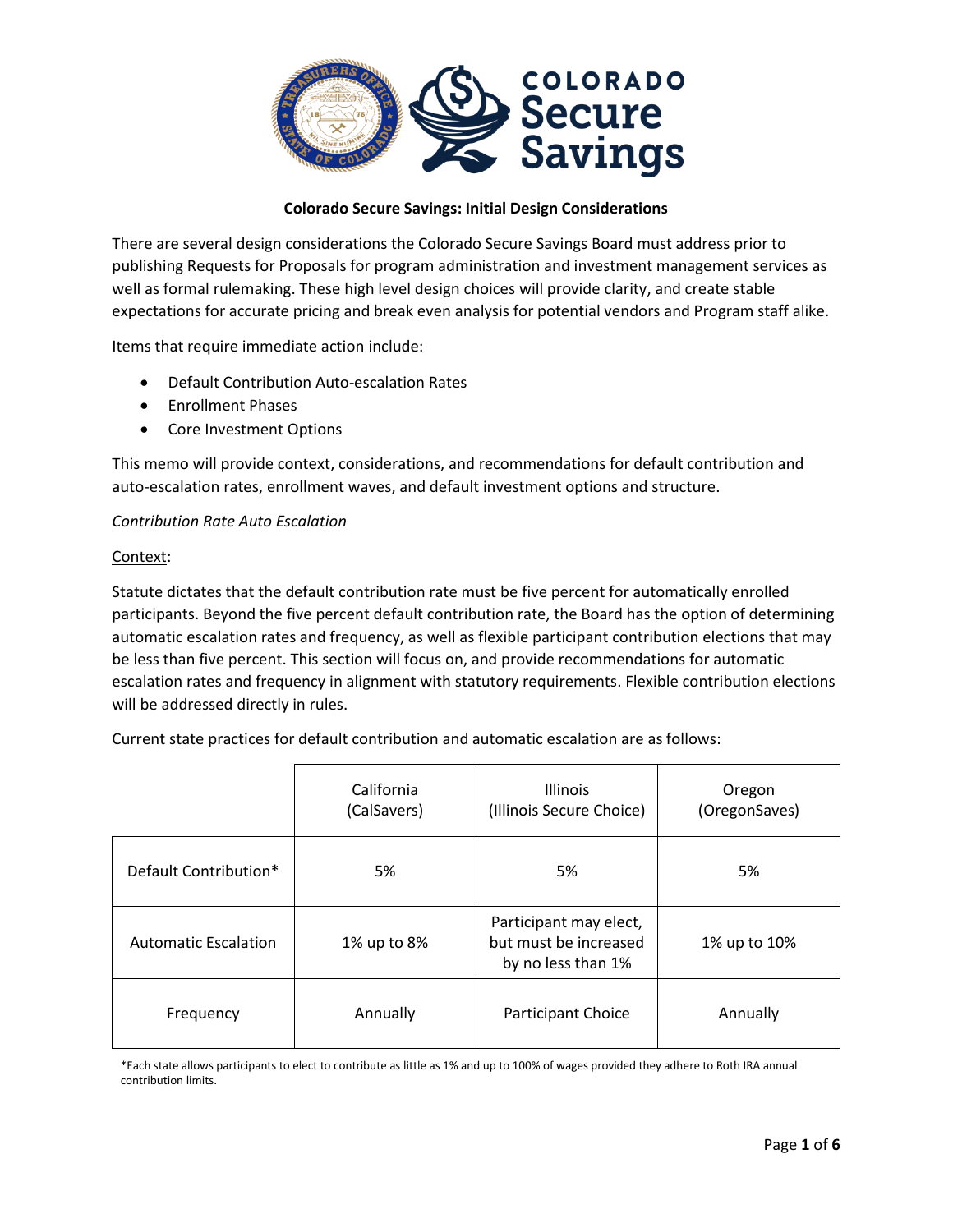

# Considerations:

The default contribution rate, in addition to the automatic escalation design, has a significant role in determining the Program's timeline to self-sufficiency. This is critical for both the state and any vendors services procured, as startup funds invested are estimated to be significant.<sup>1</sup>

Additionally, small increases in participant contribution have a consequential impact over time on the growth of savings. Consequently, increases in participant savings over time have a multiplier effect on their future financial health. For example, a \$15/hour employee (\$31,200/year) will have an annual difference of nearly \$1000 contributed to savings at an 8% contribution rate versus 5%. For a 30-yearold individual, the savings difference between the two rates amounts to roughly \$120,000 over their working lifetime.<sup>2</sup>

While Oregon has opted for an annual automatic escalation up to 10%, continued increases in cost of living throughout Colorado may give program participants second thoughts about contributing a full 10% of their salary to retirement savings. Conversely, California's utilization of automatic escalation annually up to eight percent is significant for retirement savings, but may not prove detrimental to savers from a month to month budgeting perspective to individuals and their families. Illinois leaves escalation up to individual participants. Based on the study board reports, it is unlikely that many participants will choose to increase contributions.

# Recommendation:

Based on this analysis, the Board should consider approving a default automatic escalation policy that increases from the five percent default contribution at an interval of one percent every year for participants. Automatic escalation should be capped at eight percent.

# *Enrollment Waves:*

# Context:

 $\overline{a}$ 

CSSP is tasked with enrolling an estimated 21,000 employers with over 900,000 workers throughout the state into a retirement program. Consequently, the Board must develop an enrollment strategy that takes into consideration rapid program scaling, quality control, and accessibility.

Statute provides the Board with flexibility to explore multiple avenues for employer enrollment. Additionally, the experience of our state partners can also inform our strategy. Specifically, of the three states with a program, two have eligibility criteria that roughly aligns with Colorado law (five or more employees, in business for two or more years).

 $1$  Details on estimated investment in startup costs and their relationship to program revenue can be found in the [Boston College](https://www.colorado.gov/pacific/sites/default/files/atoms/files/CRR%20-%20Study%20A%20-%20Final%20Report%20%281%29.pdf) reports prepared for the study board.

<sup>&</sup>lt;sup>2</sup> Based on projections assuming stable contributions monthly, and assumes contribution cap is not reached on an annual basis. Variation in wages, contributions, or market conditions are not taken into account.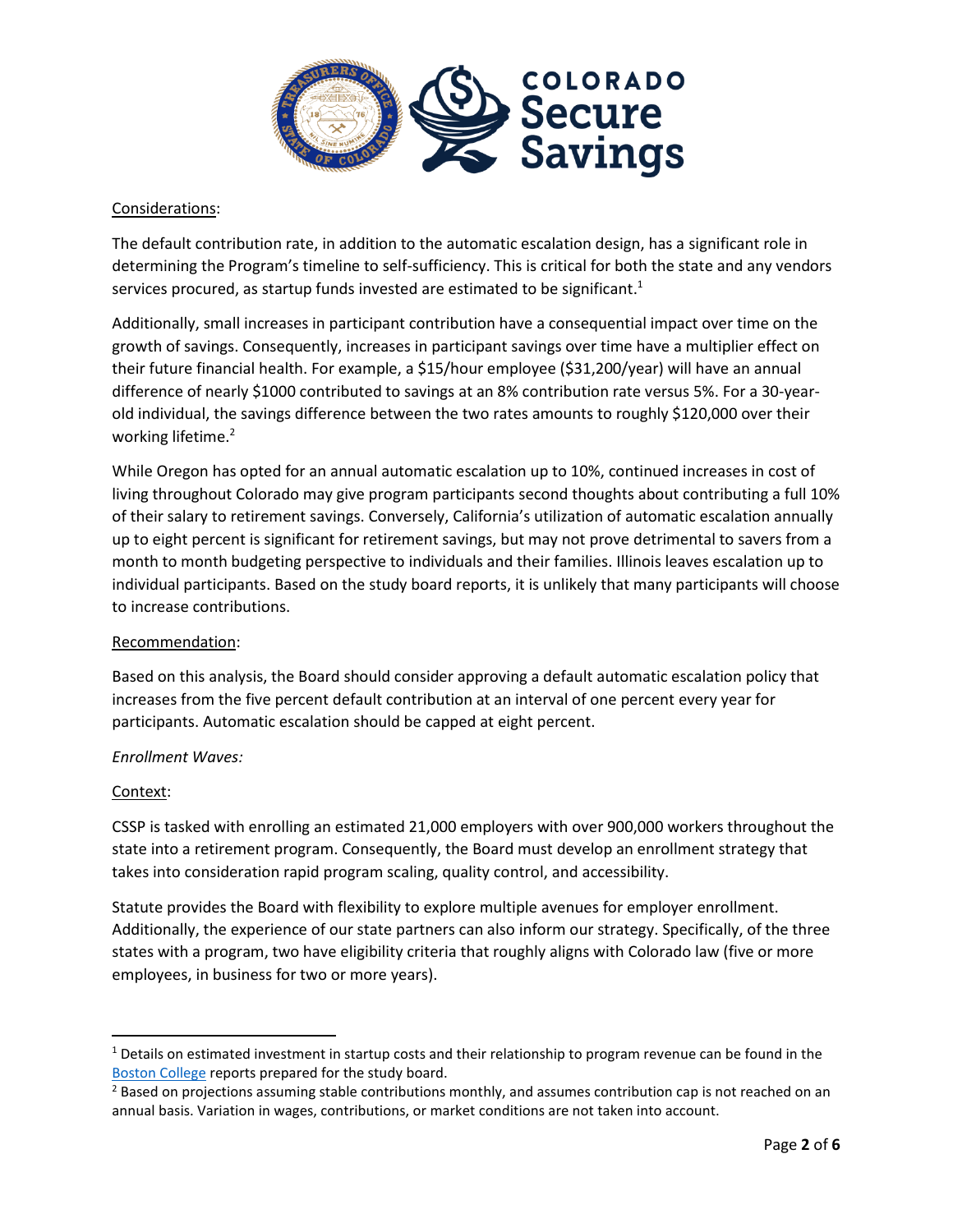

States have used the following enrollment strategies thus far:

|                                      | California<br>(CalSavers)                          | Illinois*<br>(Illinois Secure Choice)  | Oregon**<br>(OregonSaves) |
|--------------------------------------|----------------------------------------------------|----------------------------------------|---------------------------|
| # of Phases                          | 3                                                  | $\overline{3}$                         | 6                         |
| Employer Size (by # of<br>employees) |                                                    |                                        | Phase 1: 100+             |
|                                      | Phase 1: 100+                                      | Phase 1: 500+                          | Phase 2: 50-99            |
|                                      |                                                    |                                        | Phase 3: 20-49            |
|                                      | Phase 2: 50+<br>Phase 3:5+                         | Phase 2: 100 - 499<br>Phase 3: 25 - 99 | Phase 4: 10-19            |
|                                      |                                                    |                                        | Phase 5: 5-9              |
|                                      |                                                    |                                        | Phase 6: 4 or fewer       |
| Interval                             |                                                    |                                        | Phase 1: Nov. 2017        |
|                                      | 1 year in between<br>phases beginning June<br>2020 | Phase 1: Nov. 2018                     | Phase 2: May 2018         |
|                                      |                                                    | Phase 2: July 2019                     | Phase 3: Dec. 2018        |
|                                      |                                                    | Phase 3: Nov. 2019                     | Phase 4: May 2019         |
|                                      |                                                    |                                        | Phase 5: Nov. 2019        |
|                                      |                                                    |                                        | Phase 6: Jan. 2021        |

\*Employer eligibility in Illinois was limited to employers with 25+ employees until 2021

\*\*Employers of all sizes are required to participate in Oregon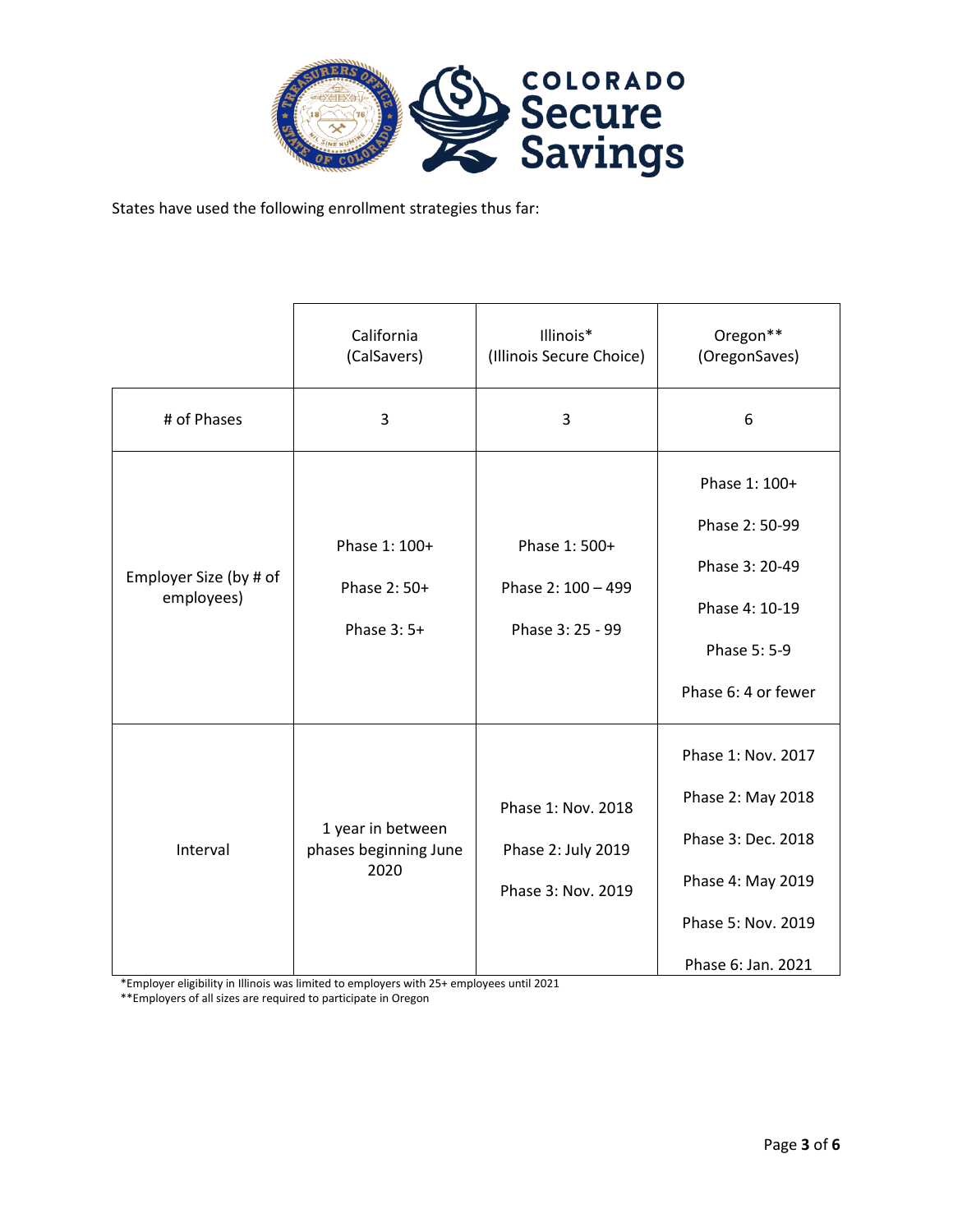

# Considerations:

As with all the design elements discussed in this memo, the enrollment waves will have an impact on the revenue projections for the program. Waves separated by longer intervals will slow enrollment and participant savings.

Moreover, a higher number of enrollment waves adds complexity for employers and program administrators alike. However, segmenting eligible employers by firm employment size is necessary to ensure an even rollout of the program, and a manageable method for scaling once a successful pilot has been completed.

Finally, it should be noted that employers and employees that are not subject to the state mandate may also wish to participate. The Board should be aware of that participation may include employers and individuals not subject to the state mandate. Accordingly, it will be necessary to create an enrollment structure to accommodate employers and employees not subject to the mandate, however, this should not be done at the expense of priority employer and employee populations. This segment should be addressed more formally in the Program's regulations.

#### Recommendation:

Based on the available information from the three states with operating programs, as well as the lessons learned during their implementation, Colorado should consider three enrollment waves spaced no more than six months apart. Additionally, it is recommended that enrollment phases mirror California's firm size segmentation (i.e. wave one - 100+ employees, wave  $2 - 50+$  employees, and wave  $3 - 5+$ employees). Consequently, program implementation would occur in three waves over the course of a year and a half.

# *Default Investment Options & Structure*

#### Context:

 $\overline{\phantom{a}}$ 

As the Board drafts its investment policy statement, it is important that it also provides clear guidance on the core investment menu to guide the next round of RFPs.

Statute requires the Board to provide participants with the following investment options<sup>3</sup>:

- -A low-risk investment portfolio;
- -Target date funds; and
- -Other investment funds as determined by the board

 $3$  CRS 24-54.3-104(2)(d)(I-III)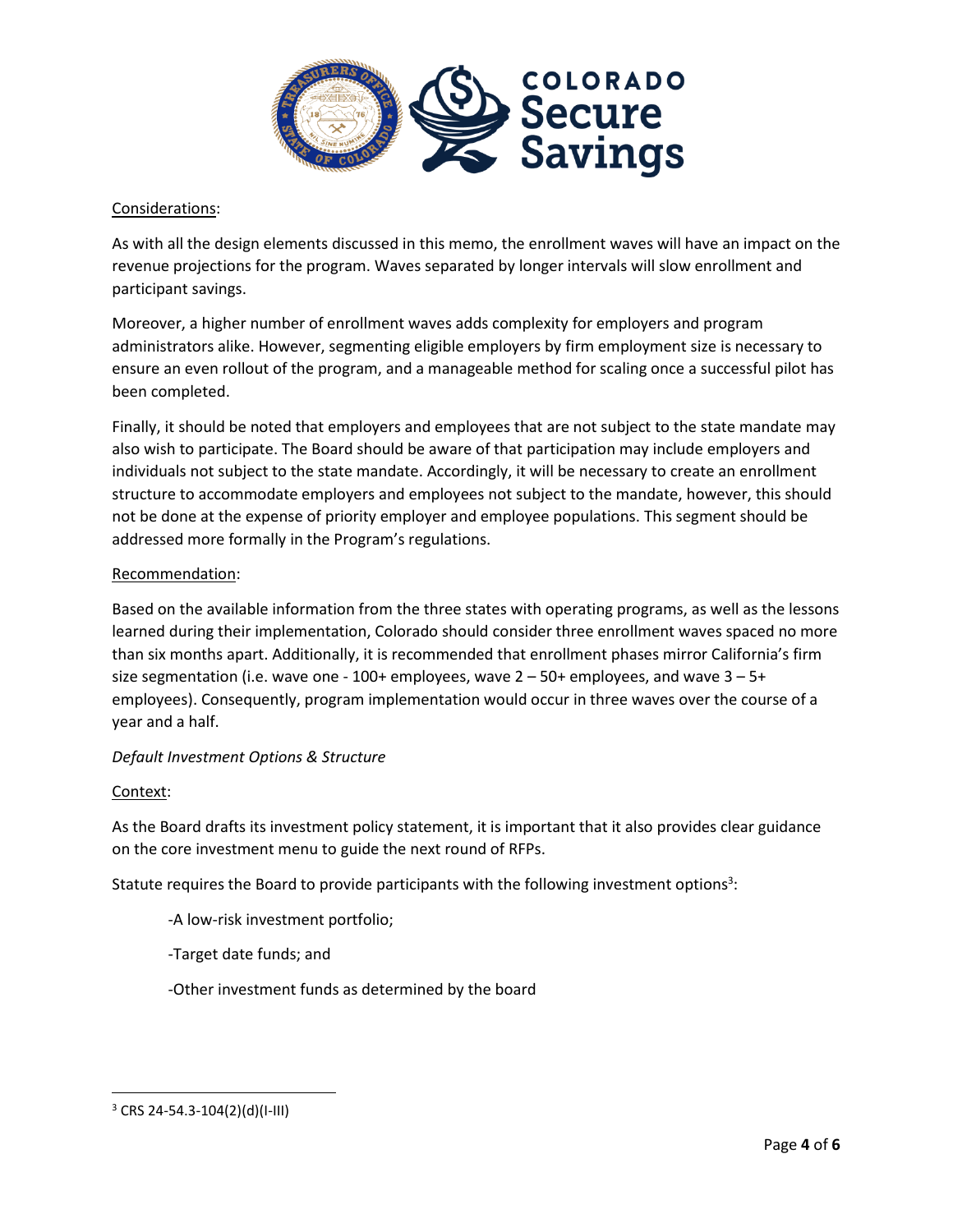

Additionally, the Board is required to minimize fees associated with the program. Specifically, the program may not exceed 100 basis points in aggregate fees for the first five years of the program, and may not exceed 75 basis points from year six on.

While the specific investment vehicles and asset classes will be formalized in the investment policy statement, the RFP requires general guidance for potential bidding firms.

Two items require clarification:

- 1. Default IRA structure: Simply, the Board must determine whether participants will default into a Roth or traditional IRA. All states who have implemented a program utilize Roth IRAs as the default account structure for program participants. Roth IRAs are preferred for a number of reasons including their tax implications and lack of early withdrawal penalties for participants, as well as administrative ease for Program staff and recordkeeping services.
- 2. Core Investment Options: The formal investment options will be clearly articulated and formalized in the investment policy statement, however, general guidance on the asset classes and investment vehicles are needed for our RFPs. Other state programs have structured investments in the following ways: